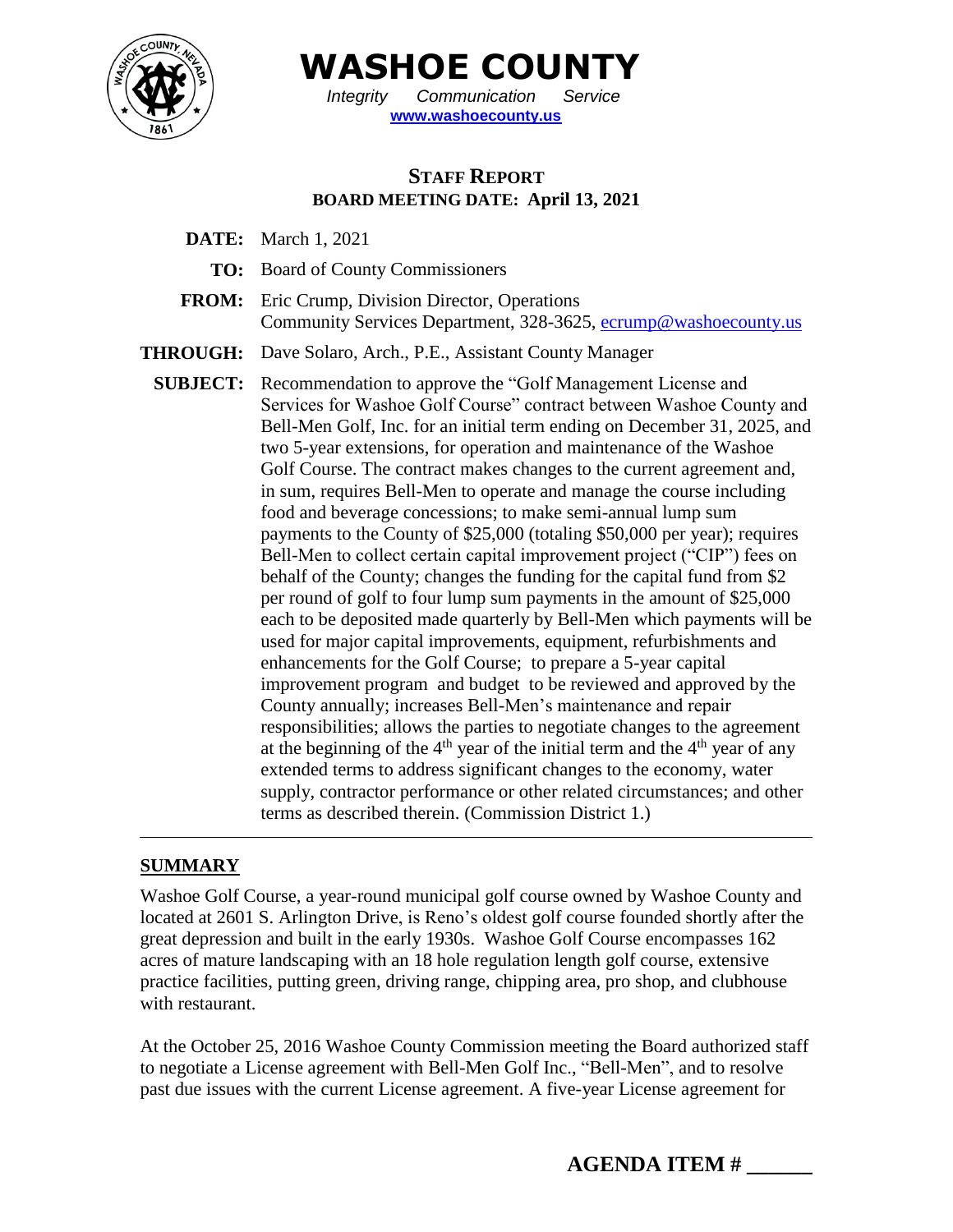full operation of the Washoe Golf Course was executed between Washoe County and Bell-Men and this agreement will expire on June 30, 2021. To date Bell-Men has met all of the terms and conditions of the current contract and is proposing a new contract with changes to the terms.

The proposed changes include an initial 5-year term and two 5-year extensions that will commence upon the expirations of the prior term without action of either party, changing the compensation to the County from a percentage of gross revenue to lump-sum semiannual payments, changing the funding for the capital fund from \$2/round to a quarterly lump-sum payment, and increasing the maintenance and repairs responsibilities to the contractor. The agreement allows the parties to negotiate any required changes to the agreement at the beginning of the  $4<sup>th</sup>$  year of the initial term and the  $4<sup>th</sup>$  year of any extended terms to address significant changes to the economy, water supply, contractor performance or other related circumstances. If the County and Bell-Men Golf cannot come to agreement over any materials changes needed, either party may give notice of the intent not to extend the agreement with at least 180 days prior to the end of the current term.

The agreement will require Bell-Men to provide a performance bond in the amount of \$100,000. The agreement will also require Bell-Men to collect the CIP fees solely on behalf of the County and prepare an annual 5-year capital improvement program and budget to be reviewed and approved by the County. CIP funds will be used for major capital improvements, equipment, refurbishments and enhancements for the Golf Course. All other terms and conditions of the agreement will generally be the same as the current agreement.

Staff is supportive of the proposed changes as it will allow for additional re-investment back into the course, further preserving and improving the County's assets. The longer term will provide financial consistency to the County and product consistency to the golfing community.

Washoe County Strategic Objective supported by this item: Stewardship of our community.

### **PREVIOUS ACTION**

On February 2, 2021, the Open Space and Regional Park Commission approved the recommendation to negotiate at License and Professional Services Agreement with Bell-Men Golf, Inc, for operation and maintenance of Washoe Golf Course; and recommended the Board of County Commissioners approve a License and Professional Services Agreement.

On December 13, 2016, the Board of County Commissioners (Board) directed staff regarding settlement of disputes with Bell-Men Golf, Inc. of past due amounts related to the extended license agreement ending December 31, 2016 for management of Washoe Golf Course; and approved an agreement for professional services for the full operation of Washoe Golf Course commencing January 1, 2017 and expiring on June 30, 2021.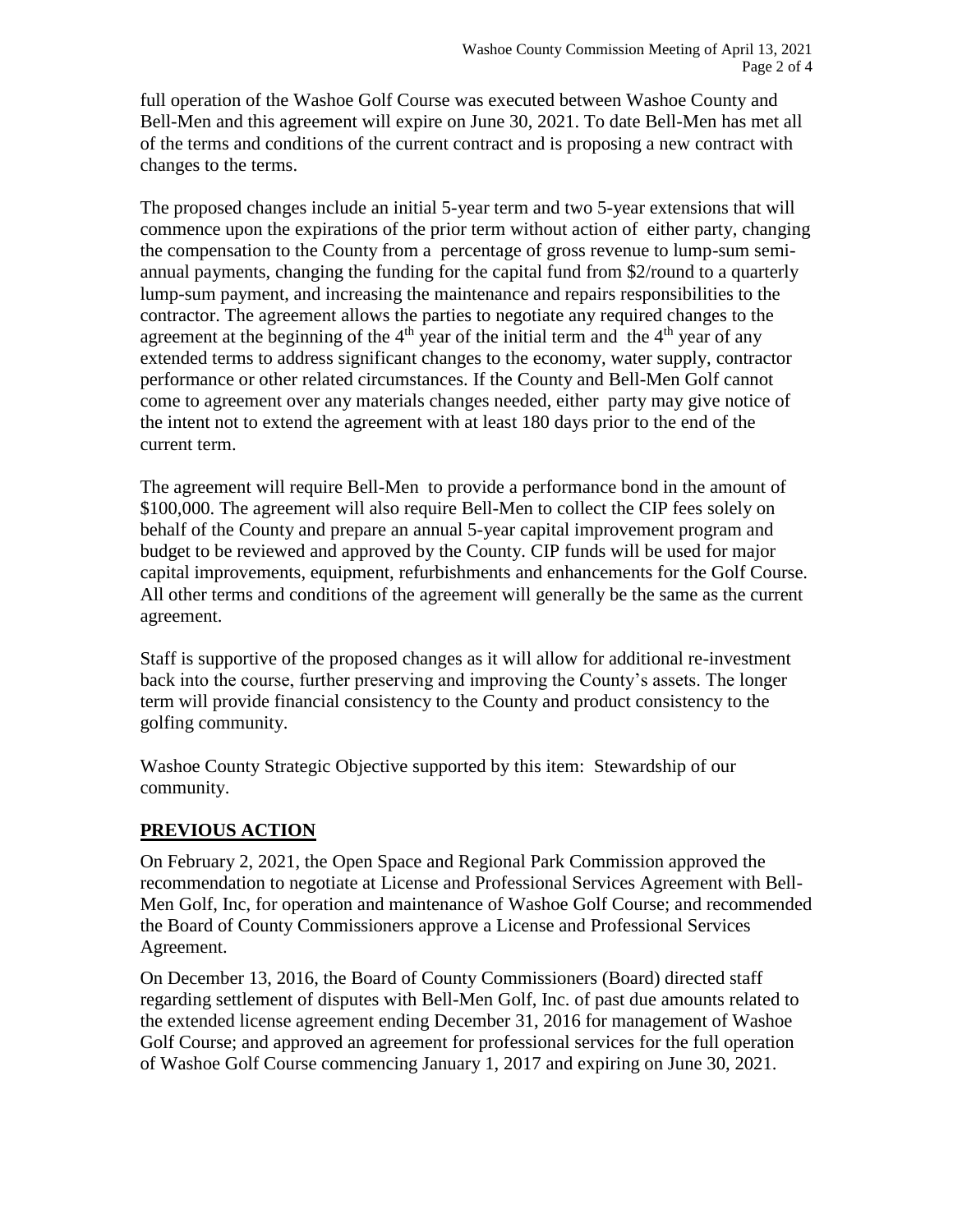October 25, 2016 – The Board awarded the License agreement for operation, maintenance, and management of Washoe Golf Course to Bell-Men Golf Inc. with direction to resolve past due issues.

May 24, 2016 – The Board amended the current License agreement with Bell-Men Golf Inc. for a six month extension and gave direction to staff to solicit a request for proposals for a four and one half year license agreement for full operation and management of Washoe Golf Course.

March 26, 2013 – The Board approved Amendment #2 to the Agreement for License and Professional Management Services at Washoe Golf Course with Bell-Men Golf Inc. retroactive to July 1, 2012 and approved a waiver of unpaid late fees in the approximate amount of \$20,000 through March 31, 2013.

March 27, 2012 – The Board approved Amendment #1 to the Agreement for License and Professional Management Services at Washoe Golf Course with Bell-Men Golf Inc., to allow for annual renewal of the Performance Bond.

December 13, 2011 – The Board approved an Agreement for License and Professional Management Services at Washoe Golf Course with Bell-Men Golf Inc. for professional services including food and beverage services at Washoe Golf Course for a four and one half (4 1/2) year period commencing on January 1, 2012 through June 30, 2016 with one additional five year renewal option.

August 23, 2011 - The Board approved Option # 1 and directed renewal of the contract for Golf Professional Services with Bell-Men Golf Inc. and/or Odette's for food and beverage services and retained all County golf maintenance staff as status quo.

### **BACKGROUND**

Washoe Golf Course is a year-round municipal golf course owned by Washoe County and located at 2601 S. Arlington Drive, and is Reno's oldest golf course founded shortly after the great depression and built in the early 1930s. Washoe Golf Course encompasses 162 acres of mature landscaping with an 18-hole regulation length golf course, extensive practice facilities, putting green, driving range, chipping area, pro shop, and clubhouse with restaurant.

During the period of time when contract renegotiations were occurring in 2016, the golf community consistently appeared during public comment at County Commission and Park Commission meetings, expressing strong support for Bell-Men Golf, Inc., and their continued operation and maintenance of the Washoe Golf Course. Bell-Men Golf, Inc., has operated the Washoe Golf Course under a license agreement since January 2002.

# **FISCAL IMPACT**

If the new contract is approved, the Contractor shall pay to County semi-annual lump sum payments of \$25,000 (totaling \$50,000 per year) payable on January 1 and July 1 of each year of the contract or prorated portion thereof and will be deposited into the Golf Fund (520), Washoe Golf Cost Center (680400), Contract Revenue General Ledger (491215). The revenue offset will pay for Land Improvements Capital, Repairs and Maintenance, Licenses and Permits, and Regulatory Assessments as outlined in the agreement.